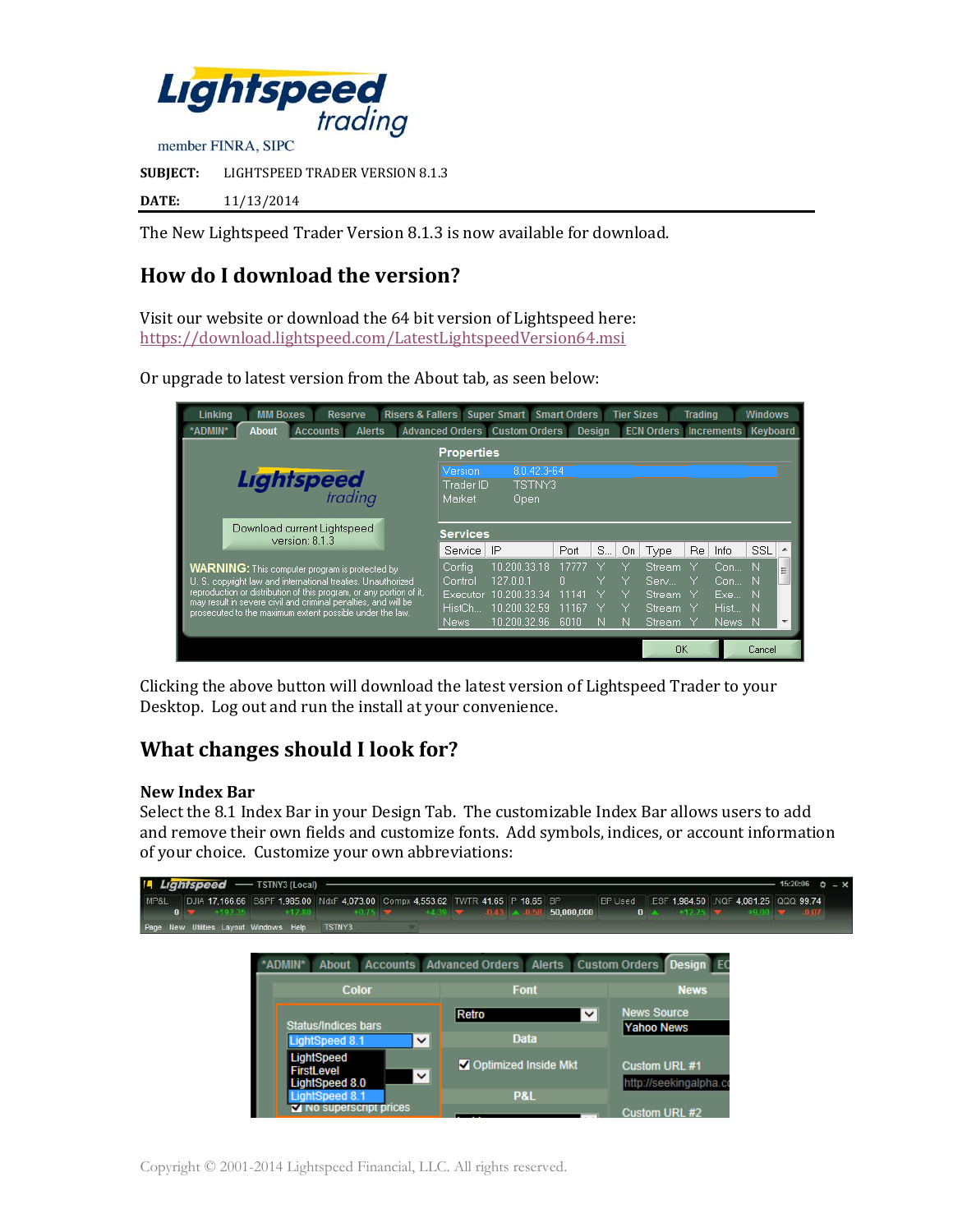

## **New Account Summary Window**

Customize the font, color, and alignment in the new account summary window

| <b>Account Summary</b>                                                                     | ۰                              | <b>Account Summary</b>                                                                       |                                            | 8 X |
|--------------------------------------------------------------------------------------------|--------------------------------|----------------------------------------------------------------------------------------------|--------------------------------------------|-----|
| Marked P&L 343.00                                                                          |                                | <b>Closed P&amp;L</b><br><b>Marked P&amp;L</b>                                               | 0.00<br>323.50                             |     |
| <b>Remaining BP</b> 500,000.00<br><b>Pending Orders 0</b><br><b>Open Positions 10</b>      | Buying Power 500,000.00 - 0.00 | <b>Buying Power</b><br><b>Remaining BP</b><br><b>Pending Orders</b><br><b>Open Positions</b> | 500,000.00 - 0.00<br>500,000.00<br>0<br>10 |     |
| Max Intraday BP Value 0.00<br><b>Shares Traded 0</b><br>Closed P&L 0.00<br>Open P&L 343.00 |                                | <b>Shares Traded</b><br><b>Added Liquidity</b>                                               | 0<br>0                                     |     |
| Long/Short BP Value 0.00 / 0.00<br><b>Added Liquidity 0</b>                                |                                | <b>Overnight BP</b><br><b>Remaining Overnight BP</b>                                         | 29.334.67 - 0.00<br>29,334.67              |     |

#### **Maximize and New Borders**

Use the maximize button to enlarge windows. Use the gear to access the window's settings. Right click on the banner to find each window's system menu.



#### **New Custom Order Creation**

New functionality on the Custom Orders home screen allows the user to:

**Clone** a key to create a copy of an existing key

**Create Opposite** to create the other side of an existing key (will switch buy to sell, bid to ask) **Map Key Now** to go straight to the Keyboard tab and map your command to the Keyboard

| --------- |                      |                                        | -------             |                      | --------------                                    | ----------- |       | ---------   |                    |              | .        |
|-----------|----------------------|----------------------------------------|---------------------|----------------------|---------------------------------------------------|-------------|-------|-------------|--------------------|--------------|----------|
| *ADMIN*   | <b>About</b>         | <b>Accounts Advanced Orders Alerts</b> |                     |                      | <b>Custom Orders</b> Design ECN Orders Increments |             |       |             |                    | Index        | Keyboard |
| All       |                      |                                        |                     |                      |                                                   |             |       |             |                    |              |          |
|           |                      | <b>All Commands</b>                    | <b>New Commands</b> |                      |                                                   |             |       |             |                    |              |          |
|           | <b>BOOM BID</b>      |                                        |                     | Edit                 |                                                   |             |       |             |                    |              |          |
|           | <b>BOOM SELL</b>     |                                        |                     | <b>Delete</b>        |                                                   |             |       | Type: Route |                    | $\checkmark$ |          |
|           | <b>IEX NON ROUTE</b> |                                        |                     | Clone                |                                                   |             | Name: |             |                    |              |          |
|           | <b>SELL STOP</b>     |                                        |                     | <b>Create</b>        |                                                   |             |       |             |                    |              |          |
|           |                      |                                        |                     | Opposite             |                                                   |             |       |             | Create New Command |              |          |
|           |                      |                                        |                     | Map Key Now          |                                                   |             |       |             |                    |              |          |
|           |                      |                                        |                     |                      |                                                   |             |       |             |                    |              |          |
|           |                      |                                        |                     | <b>IEX NON ROUTE</b> |                                                   |             |       |             |                    |              |          |
|           |                      |                                        |                     | Rename               |                                                   |             |       |             |                    |              |          |
|           |                      |                                        |                     |                      |                                                   |             |       |             |                    |              |          |
|           |                      |                                        |                     |                      |                                                   |             |       |             |                    |              |          |
|           |                      |                                        |                     |                      |                                                   |             |       |             | <b>OK</b>          |              | Cancel   |